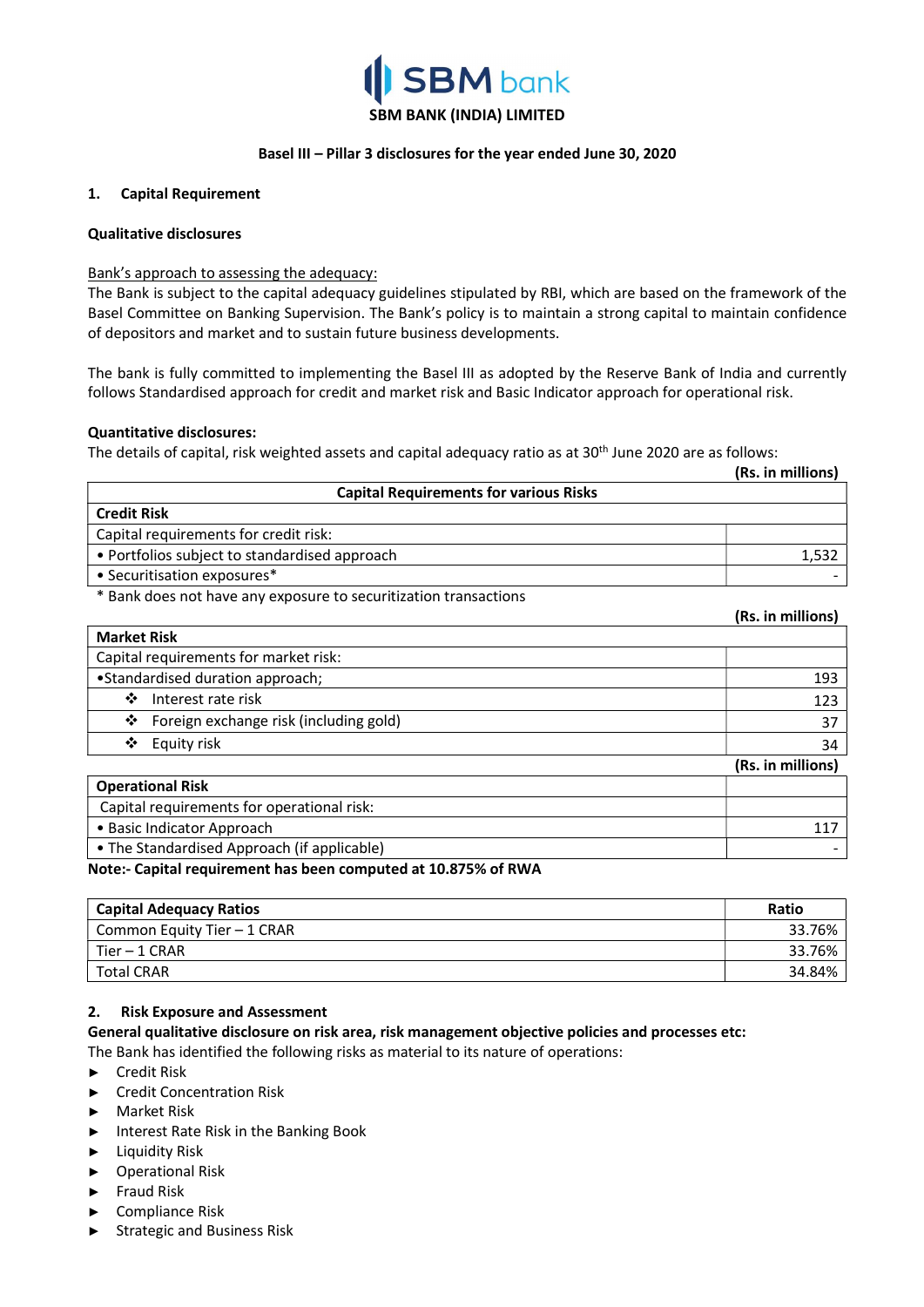

# ► Reputational Risk

#### Risk Management framework

#### **Overview**

The Bank's risk management framework is embedded in the business through the different levels supported by an appropriate level of investment in information technology and its people.

# Credit Risk

The Bank has a comprehensive credit risk framework to manage Credit Risk, in a uniform and consistent manner.

► Bank maintains independence and integrity of credit decision-making, credit under working function is segregated from loan origination.

► Bank adheres to the RBI prudential requirements with respect to lending norms.

► All credit proposals are analysed through borrower's historical financial statements and projections, which includes a thorough review of traditional methods of ratio analysis, evaluation of asset conversion cycle, balance sheet structure (liquidity, capitalization, and maturity schedule of liabilities), cash flow and FX exposure.

► As a matter of policy, all credit facilities are reviewed / renewed annually. An account would be classified as NPA based on RBI guidelines.

# Credit Concentration Risk

Credit Concentration Risk arises mainly on account of concentration of exposures under various categories including industry, products, geography, sensitive sectors, underlying collateral nature and single/group borrower exposures. Limits have been stipulated on single borrower, borrower group and industry. Limits on countries and bank counterparties have also been stipulated. In addition, a framework has been created for managing concentration risk.

#### Credit risk: General disclosures

#### Qualitative Disclosures

#### (a) Credit quality of Loans and Advances

All loans and advances in the Bank are classified according to asset quality, nature and number of days in arrears in accordance with RBI guidelines. For accounting purposes, definition of RBI for past due and impaired assets are adopted. Standard accounts include all facilities which demonstrate good financial condition, minimum risk factors and capacity to repay in line with the original terms of sanction.

#### Non-Performing Assets

Non-performing assets are those loans for which the Bank determines that it is probable that it will be unable to collect all principal and interest due according to the contractual terms. As of 30<sup>th</sup> June, 2020 bank has nonperforming assets, net off provision (Gross NPA less Provision), amounting to INR 368 Mio.

The Bank has adopted the Standardised Approach under Basel III for credit risk.

#### Total Gross Credit Risk Exposure Including Geographic Distribution of Exposure

|                              | 30 <sup>th</sup> June 2020 |                |              |
|------------------------------|----------------------------|----------------|--------------|
| <b>Exposure distribution</b> | <b>Fund based</b>          | Non-fund based | <b>Total</b> |
| Domestic                     | 14,713                     | 3,809          | 18,522       |
| Overseas                     |                            |                |              |
| Total                        | 14,713                     | 3,809          | 18,522       |

(Rs. in millions)

Note: Exposure includes loans & advances (net of provision) and Non-Fund based exposure of LC, Performance Guarantees, Financial Guarantees.

#### Distribution of Credit Risk Exposure by Industry Sector as of 30th June, 2020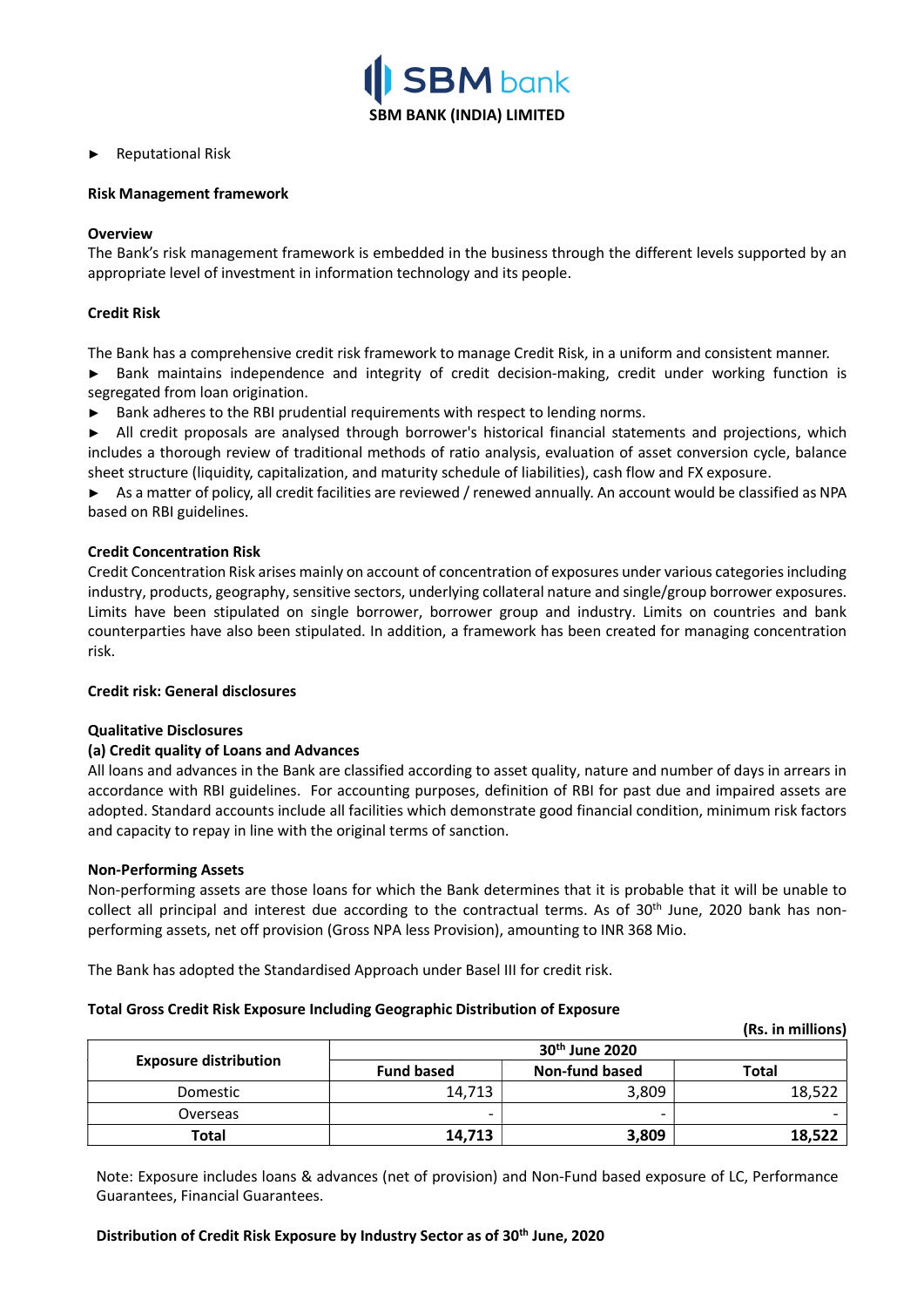# **ISBM** bank SBM BANK (INDIA) LIMITED

| (Rs. in millions)                                     |                   |                       |  |  |
|-------------------------------------------------------|-------------------|-----------------------|--|--|
| <b>Industry Classification</b>                        |                   | Amount                |  |  |
|                                                       | <b>Fund Based</b> | <b>Non-Fund Based</b> |  |  |
| Services-Others                                       | 2,143.85          | 228.61                |  |  |
| <b>NBFC</b>                                           | 2,288.34          |                       |  |  |
| Manufacturing- Cement and Cement products             | 1,350.65          | 158.08                |  |  |
| Infrastructure-Others                                 | 900.00            | 281.00                |  |  |
| Personal Loan-FD                                      | 0.32              | 1,135.32              |  |  |
| Manufacturing-Drugs & Pharmaceuticals                 | 1,000.00          | 0.23                  |  |  |
| Services- Stock broking                               |                   | 975.50                |  |  |
| <b>Wholesale Trade</b>                                | 97.24             | 682.38                |  |  |
| Retail Loan-Mortgage                                  | 659.56            |                       |  |  |
| <b>Engineering-Others</b>                             | 611.54            |                       |  |  |
| Manufacturing - Glass & Glassware                     | 609.66            |                       |  |  |
| Manufacturing-Food processing                         | 602.68            | 0.50                  |  |  |
| Retail Loan-Housing                                   | 520.83            |                       |  |  |
| Manufacturing-Railway and railway products            | 509.49            |                       |  |  |
| Manufacturing- Edible Oils                            | 500.00            |                       |  |  |
| Infrastructure- Electricity generation                | 474.37            | 15.00                 |  |  |
| Manufacturing- Metal and Metal products               | 300.01            |                       |  |  |
| Manufacturing- Iron and Steel                         | 300.00            |                       |  |  |
| <b>Professional Services</b>                          | 218.41            | 65.00                 |  |  |
| <b>Commercial Real Estate</b>                         | 259.63            |                       |  |  |
| Personal Loan                                         | 149.65            | 88.84                 |  |  |
| Construction                                          | 227.05            |                       |  |  |
| Infrastructure-Roadways                               | 202.19            |                       |  |  |
| Manufacturing-Leather and Leather products            | 193.69            |                       |  |  |
| Manufacturing-Textiles                                | 150.05            |                       |  |  |
| Manufacturing- Vehicle Parts and Transport Equipments |                   | 130.35                |  |  |
| Services-Entertainment                                | 98.32             |                       |  |  |
| Manufacturing- Engineering & Power                    | 96.36             |                       |  |  |
| Manufacturing- Petrochemicals                         | 68.14             | $\qquad \qquad -$     |  |  |
| Retail Loan- Vehicle/Auto Loans                       | 64.41             |                       |  |  |
| <b>MSME</b>                                           | 62.34             |                       |  |  |
| Manufacturing-Wood and wood products                  |                   | 48.20                 |  |  |
| Manufacturing-Energy                                  | 44.00             |                       |  |  |
| Agriculture and Allied activities                     | 6.23              |                       |  |  |
| Retail Loan- Credit card                              | 4.00              |                       |  |  |
| <b>Total</b>                                          | 14,713.00         | 3,809.00              |  |  |

As on 30<sup>th</sup> June 2020, the Bank's exposure to the industries stated below was more than 5% of the total gross credit exposure (outstanding):

|         |                                           | (Rs. in millions)                             |
|---------|-------------------------------------------|-----------------------------------------------|
| Sr. No. | <b>Industry Classification</b>            | Percentage of the total gross credit exposure |
|         | Services-Others                           | 12.81%                                        |
|         | <b>NBFC</b>                               | 12.35%                                        |
| 3       | Manufacturing- Cement and Cement products | 8.15%                                         |
| 4       | Infrastructure-Others                     | 6.38%                                         |
| 5       | Personal Loan-FD                          | 6.13%                                         |
| 6       | Manufacturing-Drugs & Pharmaceuticals     | 5.40%                                         |
|         | Services- Stock broking                   | 5.27%                                         |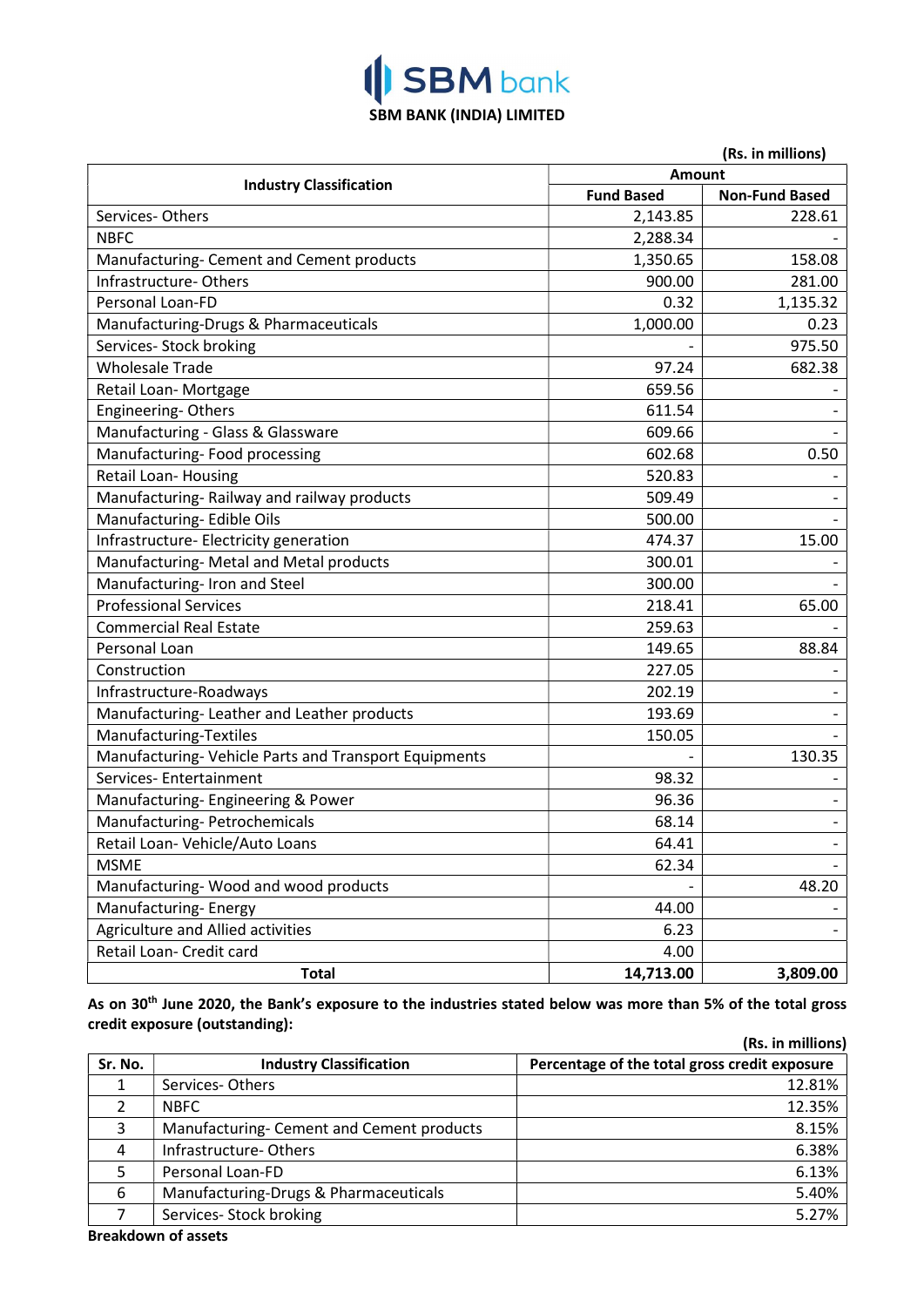

# SBM BANK (INDIA) LIMITED

Residual Contractual Maturity Breakdown of Assets as of 30<sup>th</sup> June 2020

|                                     |      |                             |                                           |                 |                 |                               | (Rs. in millions) |
|-------------------------------------|------|-----------------------------|-------------------------------------------|-----------------|-----------------|-------------------------------|-------------------|
| <b>Maturity</b><br><b>buckets</b>   | Cash | <b>Balances</b><br>with RBI | <b>Balances</b><br>with<br>other<br>banks | Investment<br>S | <b>Advances</b> | <b>Fixed</b><br><b>Assets</b> | Other<br>assets   |
| 1day                                | 19   | 2,855                       | 75                                        | 2,743           |                 |                               | $\overline{2}$    |
| 2 to 7 days                         |      | 58                          | 200                                       |                 |                 |                               | 3                 |
| 8 to 14 days                        |      |                             |                                           |                 |                 |                               | 30                |
| 15 to 30 days                       |      | 12                          |                                           |                 |                 |                               | 2                 |
| 31 days to 2 months                 |      | 12                          |                                           | 492             | 4               |                               | 290               |
| Over 2 months and<br>upto 3 Months  |      | 14                          |                                           | 84              | 1,600           |                               | 4                 |
| Over 3 months and<br>upto 6 Months  |      | 129                         |                                           | 906             | 962             |                               | 38                |
| Over 6 months and<br>upto 12 Months |      | 158                         |                                           | 1,193           | 555             |                               | 3                 |
| Over 1 year and<br>upto 3 years     |      | 213                         |                                           | 1,452           | 6,261           |                               | 1                 |
| Over 3 years and<br>upto 5 years    |      | 4                           |                                           | 50              | 2,828           |                               |                   |
| Over 5 years                        |      |                             |                                           | 575             | 2,502           | 596                           | 484               |
| <b>Total</b>                        | 19   | 3,455                       | 275                                       | 7,495           | 14,713          | 596                           | 856               |

#### Movement of NPAs

|                                | (Rs. in millions) |
|--------------------------------|-------------------|
| <b>Particulars</b>             | Amount            |
| <b>Amount of NPAs (Gross)</b>  |                   |
| • Substandard                  | 220               |
| • Doubtful 1                   | 575               |
| • Doubtful 2                   | 241               |
| • Doubtful 3                   |                   |
| $\bullet$ Loss                 | 94                |
| <b>Net NPAs</b>                | 364               |
| <b>NPA Ratios</b>              |                   |
| • Gross NPAs to gross advances | 7.30%             |
| • Net NPAs to net advances     | 2.47%             |
|                                |                   |
| $\sim$ $\sim$ $\sim$           |                   |

| <b>Movement of NPAs (Gross)</b>              |       |
|----------------------------------------------|-------|
| Opening balance (1st April, 2020)            | 1,156 |
| Additions                                    |       |
| Reductions                                   | 26    |
| Closing balance (30 <sup>th</sup> June 2020) | 1,130 |

# Movement of specific provisions and general provisions

| <b>Specific Provisions**</b> | <b>General Provisions</b> |
|------------------------------|---------------------------|
|                              |                           |
| 788                          | 56                        |
|                              |                           |
| 26                           |                           |
| 766                          |                           |
|                              |                           |

\*\* includes Floating and Counter-cyclic Provisions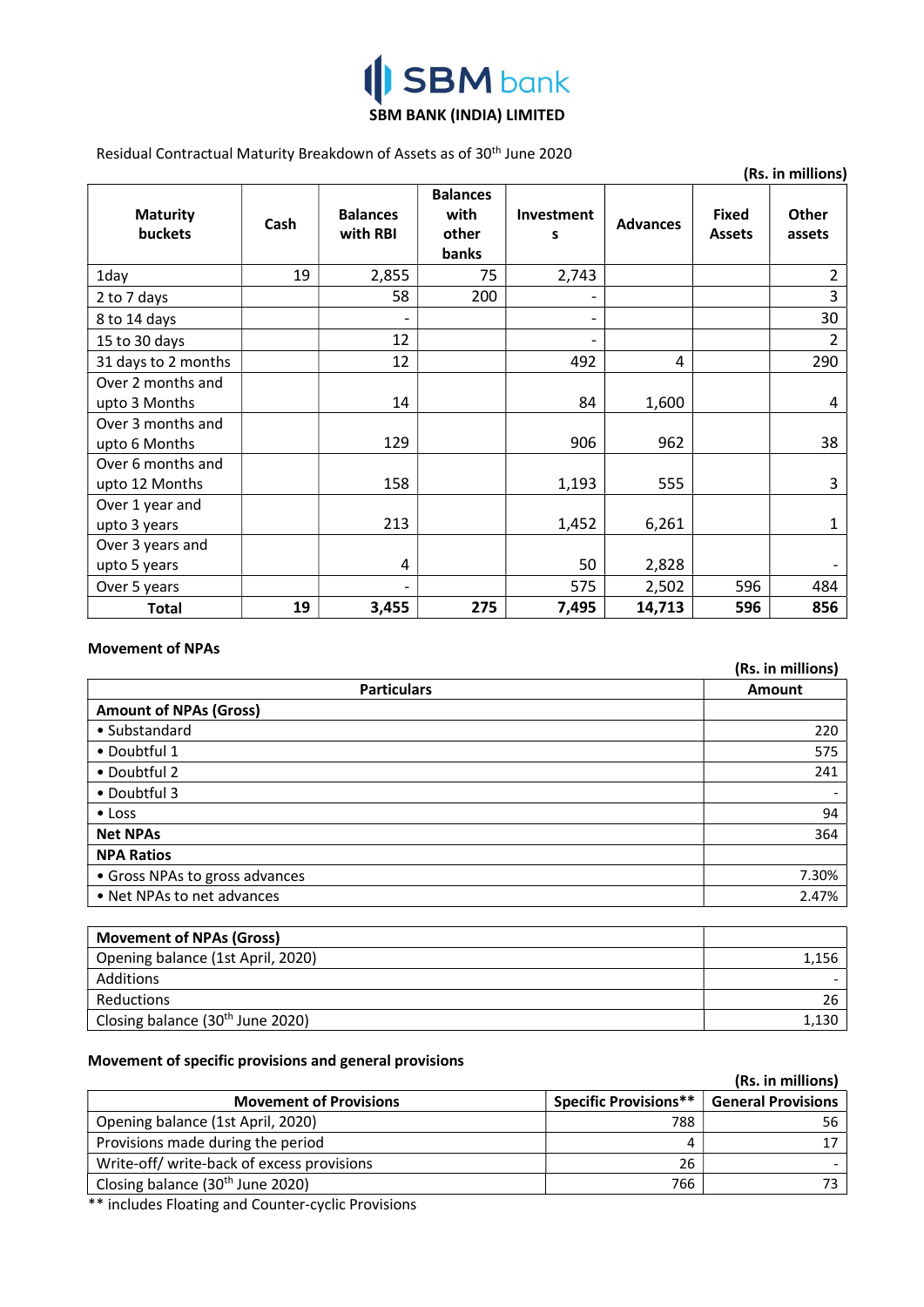

# SBM BANK (INDIA) LIMITED

# In addition, write-offs and recoveries that have been booked directly to the income statement should be disclosed separately.

|                                                                   | (Rs. in millions) |
|-------------------------------------------------------------------|-------------------|
| Write-offs that have been booked directly to the income statement |                   |
| Recoveries that have been booked directly to the income statement |                   |

# Geography wise Distribution of NPA and Provision – Position

|                      |                 |                          | (Rs. in millions) |
|----------------------|-----------------|--------------------------|-------------------|
| <b>Particular</b>    | <b>Domestic</b> | <b>Overseas</b>          | Total             |
| <b>Gross NPA</b>     | 1,130           | -                        | 1,130             |
| Specific Provision** | 766             | $\overline{\phantom{0}}$ | 766               |

\*\* includes Floating and Counter-cyclic Provisions

# Breakup of NPA by major Industries– Position

|                                       | Total (As of 30 <sup>th</sup> June, 2020) |                             |
|---------------------------------------|-------------------------------------------|-----------------------------|
| <b>Particulars</b>                    | <b>Gross NPA</b>                          | <b>Specific Provision**</b> |
| Electricity Generation- other         | 573                                       | 306                         |
| <b>Engneering - Others</b>            | 209                                       | 113                         |
| Food Processing - Others              | 94                                        | 94                          |
| Infrastructure-Roadways               | 113                                       | 113                         |
| Other residuary advances              | 12                                        | 12                          |
| Rubber plastics and other<br>products | 128                                       | 128                         |
| <b>Total</b>                          | 1,130                                     | 766                         |

\*\* includes Floating and Counter-cyclic Provisions

#### Non-Performing Investments

# NPIs and Movement of Provision for Depreciation on Investments – Position

|                    |                                                         | (Rs. in millions) |
|--------------------|---------------------------------------------------------|-------------------|
| <b>Particulars</b> |                                                         | Amount            |
|                    | Amount of Non-Performing Investments                    | 6.97              |
|                    | Amount of Provision held for Non-performing investments | 6.97              |
|                    | Movement of provision for depreciation on investments   |                   |
|                    | - Opening balance as on 1st April 2020                  | 37.90             |
|                    | - Provision made in 2020-21                             | 0.41              |
|                    | Write-offs/Write-back of excess provision               |                   |
|                    | - Closing balance as on 30 <sup>th</sup> June 2020      | 38.31             |

#### 3. Gross Credit Risk Exposure

#### Qualitative Disclosures:

 The Bank is using Credit Risk Assessment of ICRA, CRISIL, India Ratings, CARE, Brickwork and Acuite for the purpose of arriving at risk weight age wherever available.